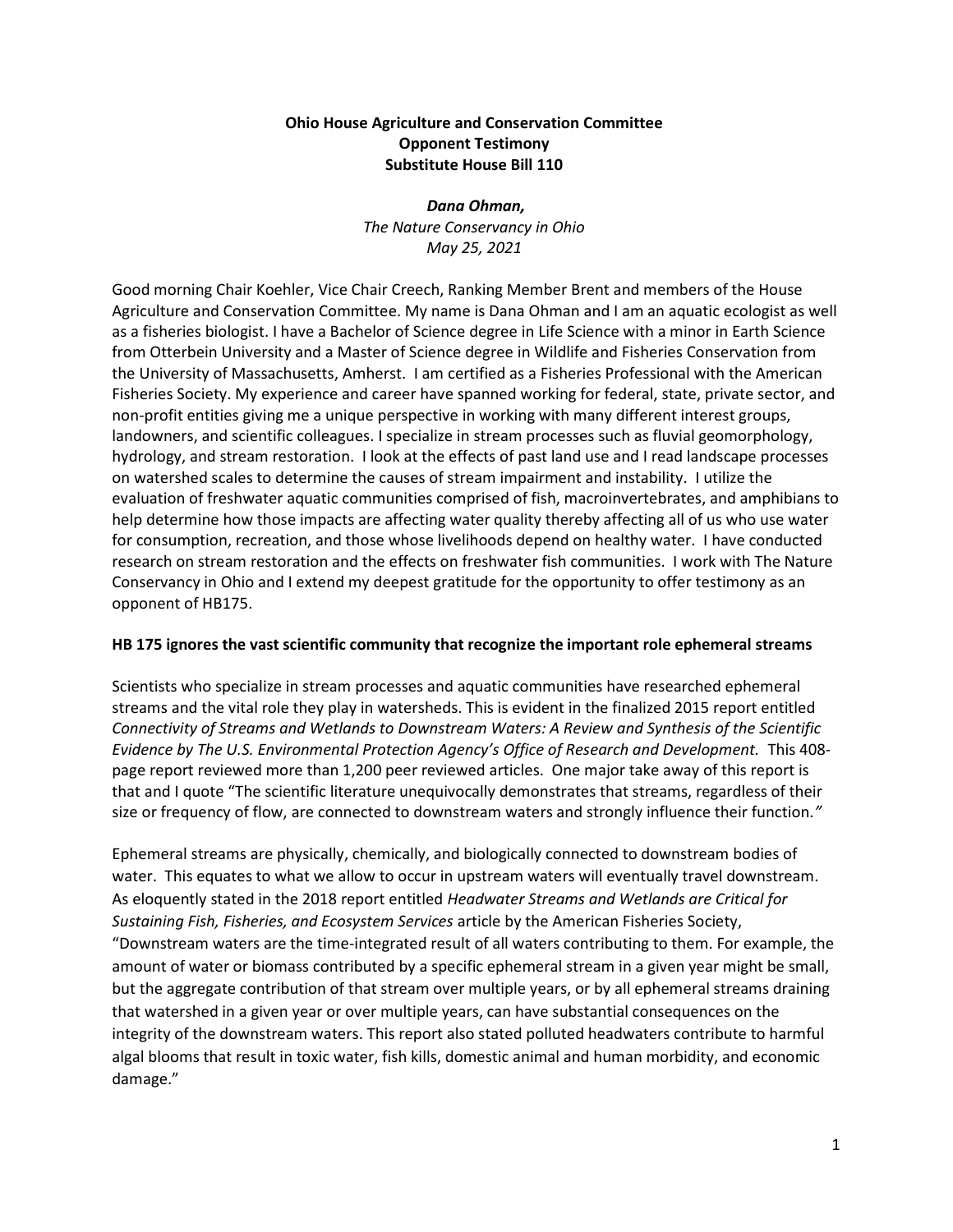Streams with ephemeral flow unlike those of perennial or intermittent flow, sit above the water table and become active during rain or snow events. Ephemeral streams should not be confused with rills which occur on the landscape when shallow channels form because of erosive action of water flowing over the surface of the land. Ephemeral streams, unlike rills, have a defined bed or substrate material along with a defined bank that depicts an ordinary highwater mark. Rills are not necessarily connected to other bodies of water such as other streams, ponds, lakes, or wetlands like ephemeral streams are. Ephemeral streams play a role like the national guard in that they are being called to action or duty in times when there is a need.

Ephemeral streams incorporate many important functions for watershed health. Some of these functions include accumulating beneficial nutrients such as organic matter from the adjacent terrestrial areas, nutrient cycling, provide necessary habitat for taxa that are only found in ephemeral streams, and act as a repository as a seed and egg bank. When enough precipitation or snow melt occurs the results of these essential functions get transported downstream.

The analogy in a previous proponent testimony suggested that ephemeral streams are like the tiny branches of trees and therefore are not necessary for the health of the tree. Using that same analogy, most of those tiny branches contain leaves that are needed to supply the necessary nutrients to sustain the life of the tree. Not allowing protection for ephemeral streams is like defoliating a tree, and then asking the tree to survive with only a few leaves. I have yet to see a healthy tree with only a few remaining leaves.

#### Ephemeral streams provide important ecosystem services for Ohioans

Ecosystem services are defined as services that are beneficial to human society that are caused by the ecological function of those services. Ephemeral stream ecosystem services include sustaining aquifers, supplying clean water, providing recreational opportunities, sustaining aquatic biodiversity, flood attenuation, and creating dispersal corridors as well as habitat for aquatic and semi aquatic organisms. In addition, the results of these beneficial ecosystems services are carried downstream to other bodies of water.

Unfortunately, these ecosystem services can be altered with development. The National Wildlife Federation found that development has the potential to significantly change the hydrologic characteristics of a watershed by covering uplands with impervious surfaces, and removal, channelization or armoring of small or headwater streams. Disruption of the natural stream network interferes with or destroys natural flow patterns and sediment-transport functions, resulting in downstream flooding and changes to the clarity and chemistry of the downstream flows. This can damage wildlife habitat and downstream water supplies for human.

When these ecosystems services are depleted this can cause a ripple effects within a watershed system causing the potential to increase human cancer risks by increasing the opportunity of hazardous effluents to enter a watershed, diminished recreational as well as commercial fishing opportunities, increased flooding risks, increased costs associated with reservoir dredging, increased costs of water filtration due to sedimentation, increased risk of impoundment failures, decreased profit from business and localities that support recreational opportunities such as boating, and increased cost of road and associated infrastructure repairs. These services are discussed in the December of 2020 report by the External Environmental Economics Advisory Committee entitled Report on the Repeal of the Clean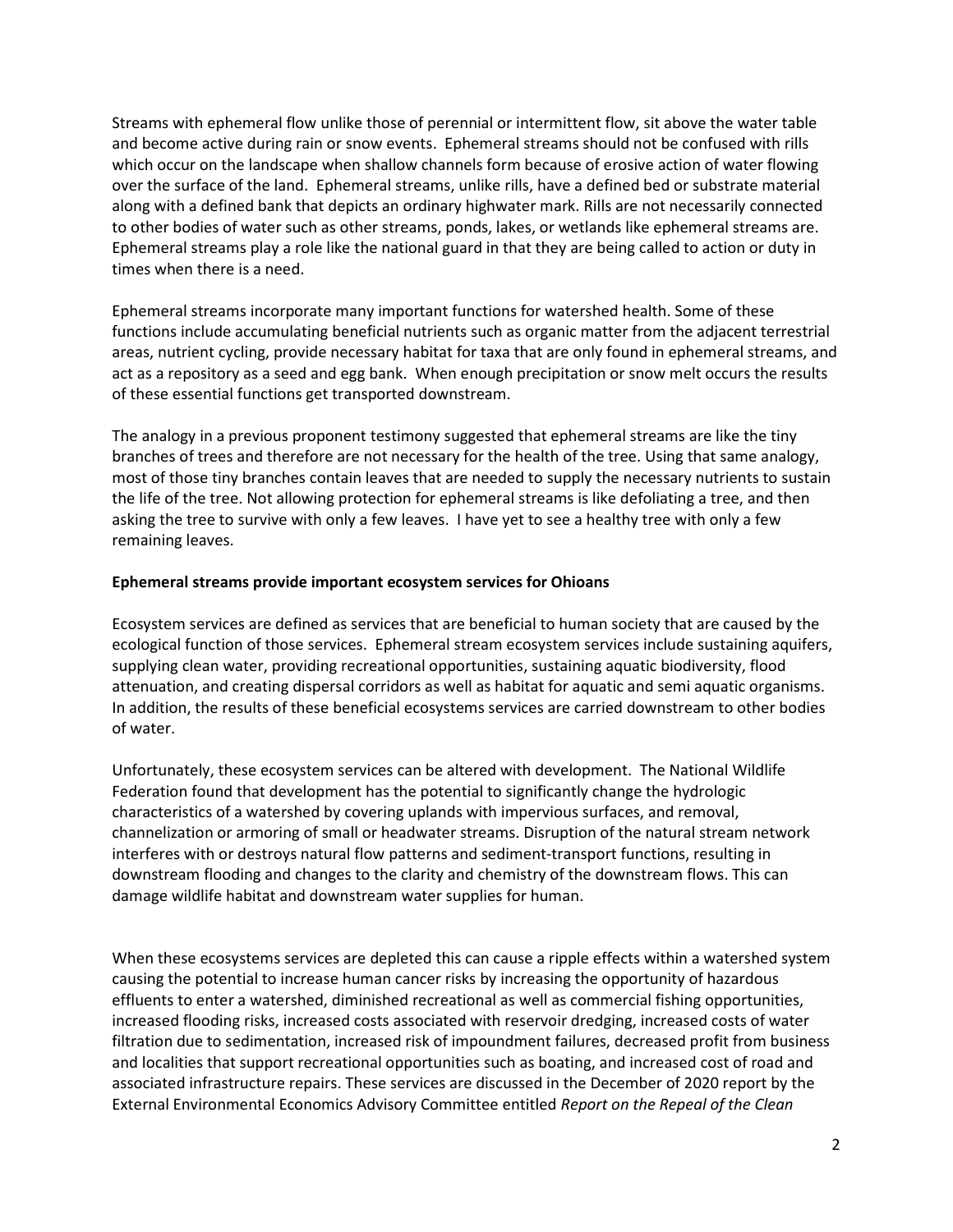Water Rule and its Replacement with the Navigable Waters Protection Rule to Define Waters of the United States (WOTUS).

## HB 175 does not address the need for regulatory certainty

There is a great deal of uncertainty regarding the regulation of ephemeral streams. Regulation by the federal government creates a whipsaw effect in how the waters of the U.S. are regulated. The efforts to define waters of the U.S. have had agency regulations issued in 1977, 1980, 1982, 1986, and 1988. In 1981, The U.S. Environmental Protection Agency proposed a rule defining waters of the U.S. that was also put out for rulemaking by the US Army Corps of Engineers in 1982. In 1983 the U.S. Environmental Protection Agency and the U.S. Army Corps of Engineers adopted a joint definition of waters of the U.S. Following the joint definition, litigation ensued with the 1985 United States v. Riverside Bayview Homes case, the 2001 case of Solid Waste Agency of Northern Cook County v. U.S. Army Corps of Engineers (SWANCC), and in 2006 with Rapanos v. United States. The 2015 Clean Water Rule was created to better define waters of the U.S. and this rule was supported by an extensive analysis of scientific publications to determine jurisdictional guidelines. The Navigable Waters Protection Rule finalized in April 2020, has incurred subsequent filings by 17 states and 2 cities in May 2020. Unfortunately, the replacement rule's jurisdictional guidelines are contrary to the best available science.

Approving HB 175 ignores existing science of ephemeral streams and would pit Ohio at odds with future compliance from federal administrations that would rely on existing science. Constantly changing rules can create setbacks and increased costs for those who potentially seek permits as alternative designs may have to be considered. Having rules that align with science protecting ephemeral streams along with their connection to downstream bodies of water will ensure reliability.

#### Protecting and restoring ephemeral streams ensures the health of all those that depend on water

The role of ephemeral streams is analogous to that of bioaccumulation of heavy metals in fish. Bioaccumulation is the magnification of contaminants as it works its way up the food chain. When a contaminated fish ingests carcinogens or heavy metals, these are then magnified tenfold in its body. When another fish or animal eats that fish those contaminants are then magnified by tenfold in its body and so on until an animal is no longer ingested. Now imagine if you are walking along a stream and you notice a great deal of trash that was thrown into in a slight ravine which happens to be an ephemeral stream channel. In that dump site there are old used oil cans, tires, mattresses, appliances, parts of cars, used home medical equipment. Then every time it rains all the contaminated trash moves its way downstream. Now magnify that for each ephemeral stream that occurs in that watershed which can be a few to more than a million times depending on watershed scale.

Loss of legal protections for ephemeral streams would contribute to a severe threat and create a cascade of consequences, including reduced water quality, impaired ecosystem functioning, and negative economic consequences from increased pollution. Scientific studies from Tango, Staletovich, and Zimmer have found that polluted headwaters contribute to harmful algal blooms, fish kills, domestic animal and human death, and economic damage. This conveys the importance in protecting as well as restoring these vital aquatic resources.

In 1976 when the Clean Water Act was written, they knew what people were doing to our waterways, and unless enacted, our waterways would have continued to be a dumping ground. The following is a list of potential pollutants that could enter our ephemeral streams and impact our Ohio's waterways.